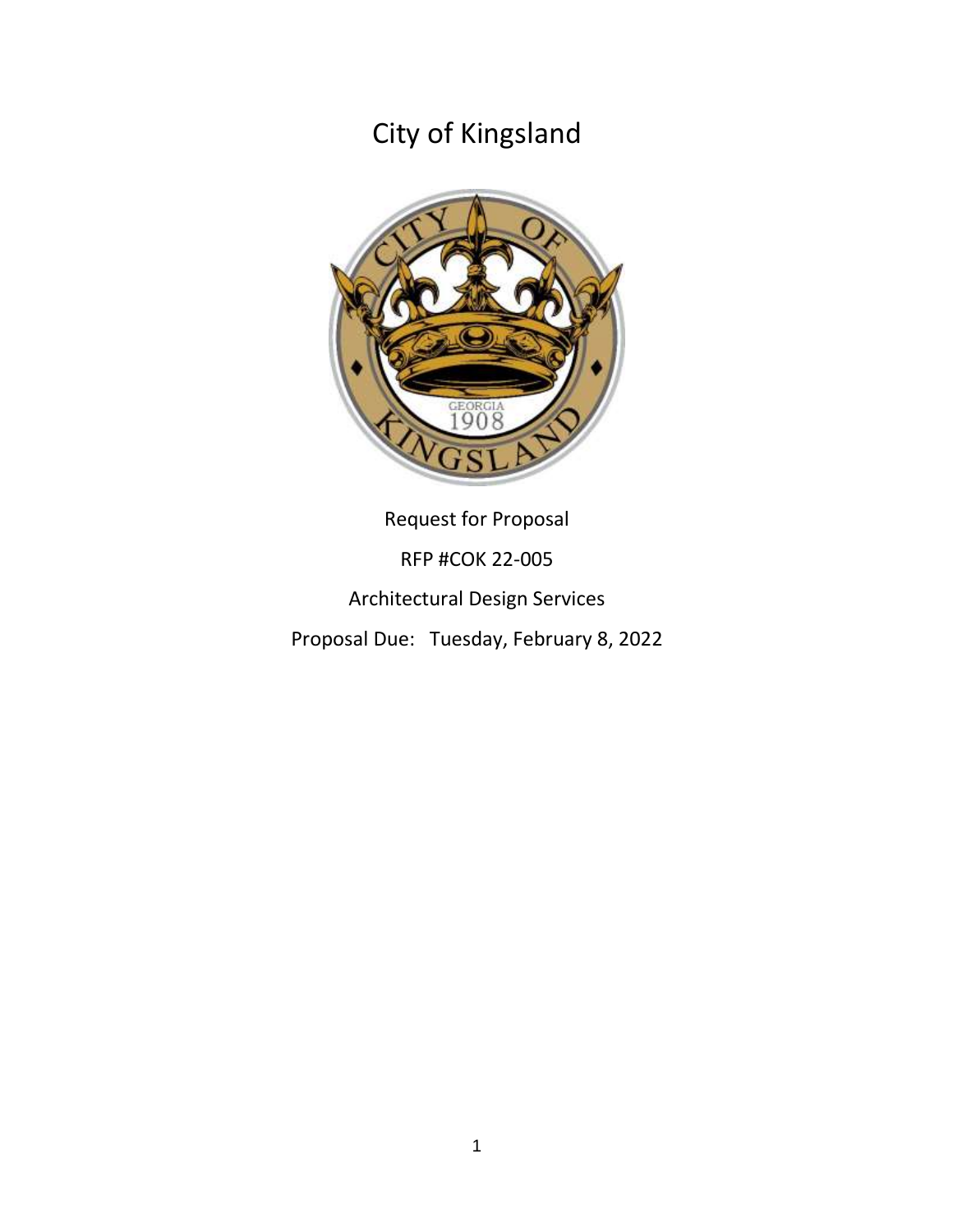

## Request for Proposal RFP #COK 22-005 Architectural Design Services

The City of Kingsland is requesting proposal from qualified Architectural Design firms knowledgeable in building rehabilitation and improvements. Design work includes building remodeling and improvements of Fire Stations located at 3 different locations within the City of Kingsland. The Architectural Firm chosen shall also be responsible for improvement designs and specifications.

The City of Kingsland will accept proposals from firms that are capable of providing all of the work described in the Scope of Work. Applicants shall include qualifications for work set forth in the Scope of Work for which it proposes to provide services.

#### Hold Harmless

The Contractor will indemnify, defend, and hold harmless the City of Kingsland from loss for all suits, actions, or claims of any kind brought as a consequence of any negligent act or omission by the Contractor. The Contractor agrees that this clause shall include claims involving infringement of patent or copyright. For purposes of this document, "City" and "Contractor" includes their employees, officials, agents and representatives.

The City of Kingsland reserves the right to clarify any terms with the concurrence of the Vendor; however, any substantial non conformity in the offer, as determined by the City of Kingsland, shall be deemed non-responsive and the offer rejected. The City of Kingsland reserves the right to reject Proposals, or any part of any proposal, containing any additional terms or conditions not specifically requested in the original conditions and specifications.

The City of Kingsland reserves the right to reject any or all proposals, or any part of any proposal, to award in part or in whole, to waive any informality in any submission, and to award a contract deemed to be in the best interest of the City of Kingsland. City of Kingsland reserves the right to accept or reject any and all responses, to waive irregularities, and to readvertise as may be determined to be in the best interest of the City.

The City of Kingsland reserves the right, at any time, to modify, waive, or otherwise vary the terms and conditions of this RFP including, but not limited to, the deadlines for submissions and submission requirements. The City further reserves the right to cancel or withdraw this RFP at any time. The City and DDA also reserves the right to negotiate mutually acceptable contract terms with the successful proposer. *(City Purchasing Ordinance, Article IV, Division 2, Section 2-99).*

#### Insurance Requirements

Contractor shall procure and maintain for the duration of the contract insurance against claims for injuries to persons or damages to property; which may arise from or in the connection with the performance of this agreement. The Contractor shall pay the cost of such insurance.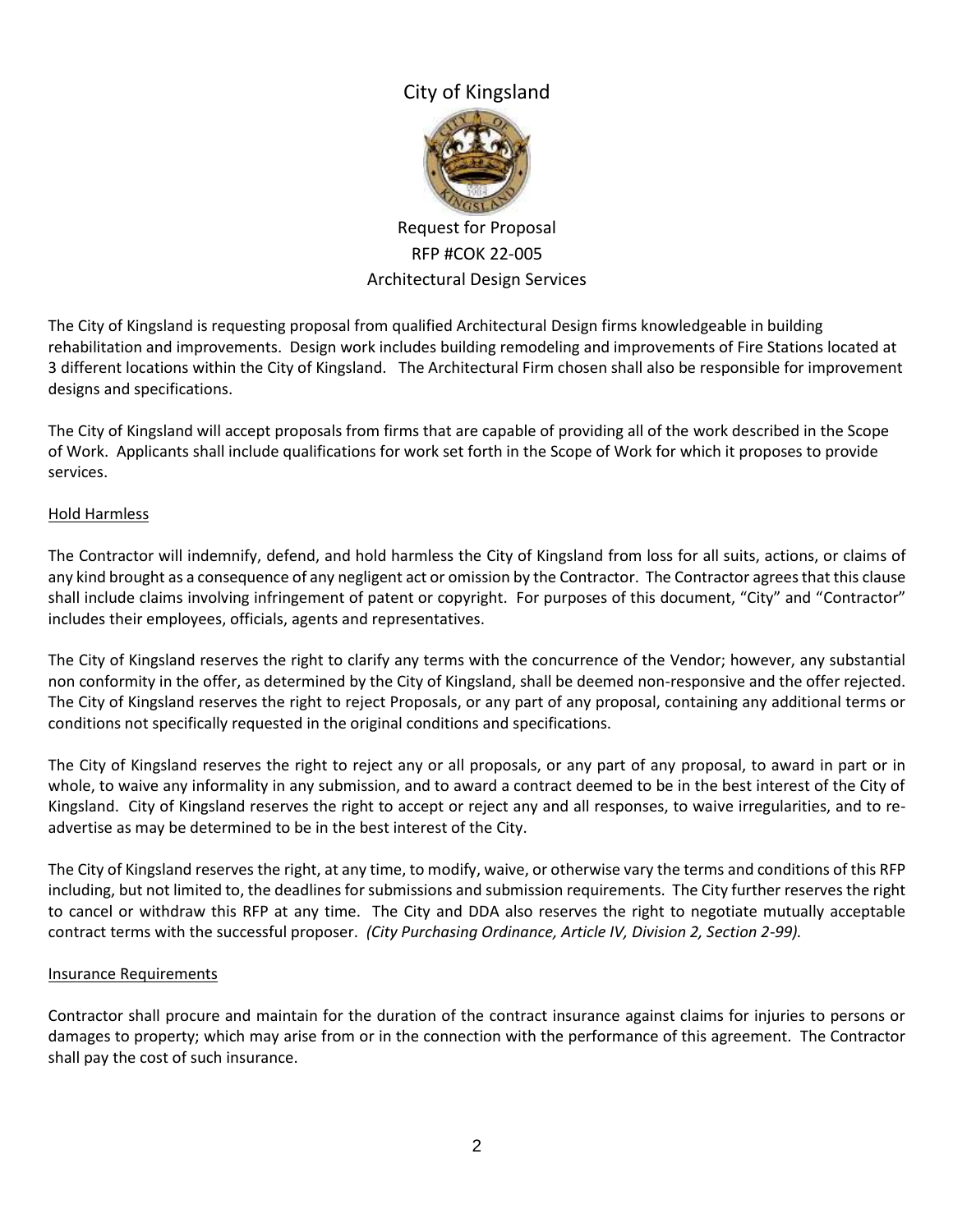The amount of insurance shall not be less than:

Commercial General Liability: Minimum of \$2,000,000 commercial general liability coverage with \$1,000,000 for each occurrence. Policy to include coverage for operations, contractual liability, personal injury liability, products/completed operations liability, broad-form property damage (if applicable) written on an occurrence form.

Business Automobile Liability: \$1,000,000 combined single limit per occurrence for bodily injury and property damage for owned, non-owned and hired autos.

Workers' Compensation and Employer's Liability: Worker's Compensation limits as required by the Labor Code of the State of Georgia and employer's liability with limits of \$1,000,00 per accident.

Professional Liability: Minimum of \$1,000,000 aggregate with \$500,000 per occurrence

The City of Kingsland reserves the right to require complete, certified copies of all required insurance policies at any time.

#### Site Visit

A site visit is recommended. To schedule a site visit of each location please contact one of the following:

| <b>Chief Terry Smith</b>           | Captain Charles Roney       |
|------------------------------------|-----------------------------|
| PH: (912) 464-0492                 | PH: (912) 409-1246          |
| Email: tsmith@kingslandgeorgia.com | croney@kingslandgeorgia.com |

#### Proposal Submission Process

Submittals must be in a sealed envelope clearly marked" **Architectural Design Services**" **(RFP) number, opening date.** The delivery of said proposal to the prescribed delivery point on or before the specified opening date and time is solely and strictly the responsibility of the Proposer. Any proposal received at the prescribed delivery point after the specified date and time will **NOT** be accepted. Proposals must be submitted in writing and as prescribed by the City. No other forms will be accepted. Electronic, telephone, telefax, and telegraph proposals will **NOT** be considered. **NO** Proposal may be modified after opening.

All Responders shall submit one (1) hard copy and three (3) copies of their documents in a **SEALED** envelope or package. Responders must submit their proposal no later than 2:00 PM on Tuesday, February 8, 2022. In submitting a proposal, the Contractor hereby certifies that he has reviewed this RFP and is familiar with all conditions contained therein.

City staff will review all proposals. The final selection of the Contractor will be made by the City Council.

Proposals may be submitted by providing all information requested to the to either address listed below:

| <b>Mailing Address:</b>               | Delivery Address:                     |
|---------------------------------------|---------------------------------------|
| City of Kingsland                     | City of Kingsland                     |
| <b>Finance Department</b>             | <b>Finance Department</b>             |
| Attn: Linda Johnson, Purchasing Agent | Attn: Linda Johnson, Purchasing Agent |
| P.O. Box 250                          | 105 West William Avenue               |
| Kingsland, Georgia 31548              | Kingsland, Georgia 31548              |

Any proposals received after the specified date and time will be rejected and returned unopened. Proposals may not be modified or withdrawn after the submittal deadline. However, a respondent may withdraw one's proposal from the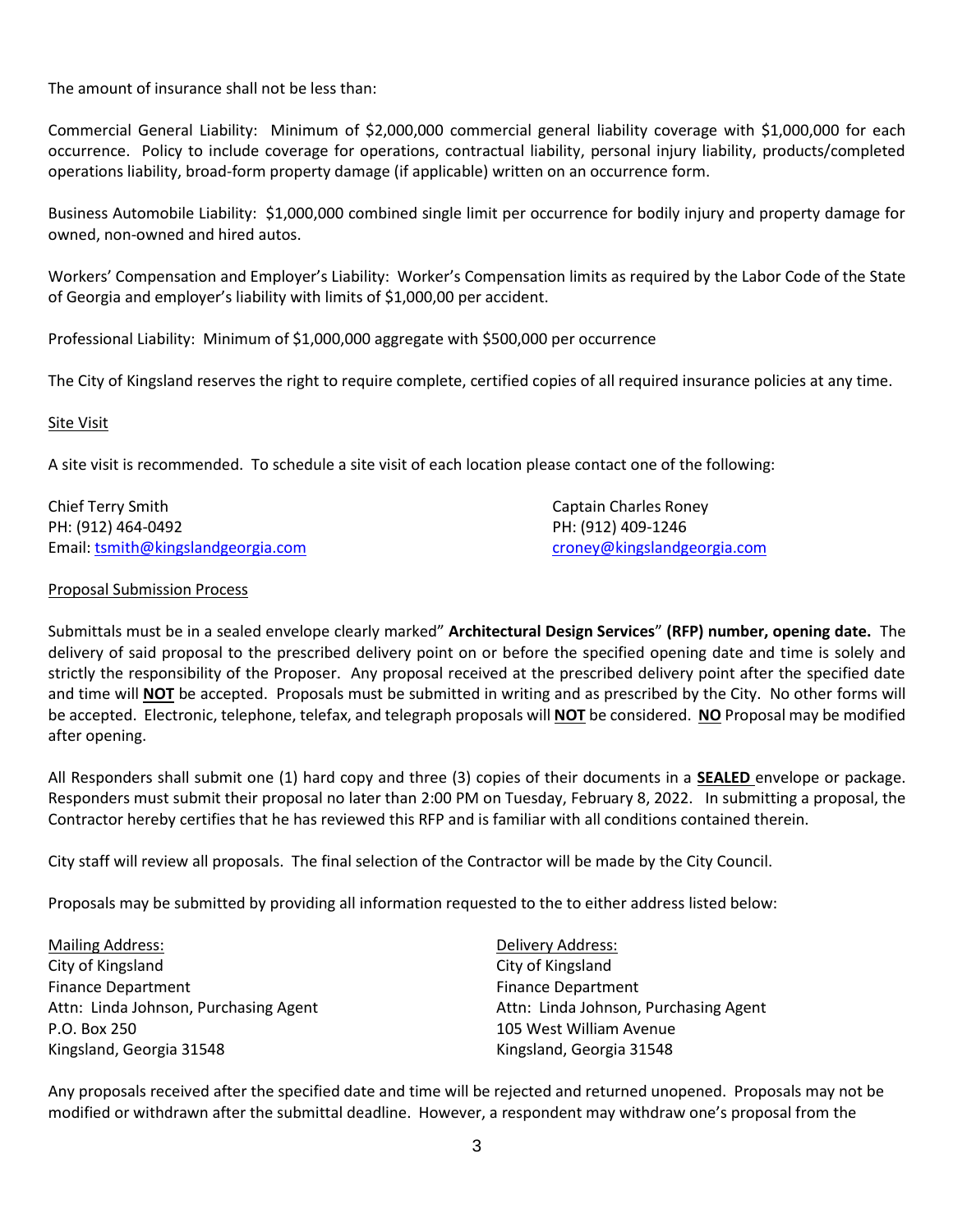selection process at any time prior to the submittal deadline. The City of Kingsland reserves the right to extend the time for submittals. Due to COVID-19 the bid opening will be held via virtual WEBEX. If interested in attending the bid opening virtual WEBEX please submit your email address to: liohnson@kingslandgeorgia.com at least 3 days in advance of the due date to be added to the meeting. Accommodations for virtual bid openings are dependent on State COVID-19 related Orders and Guidance at the time of bid opening.

# Terry Smith, Fire Chief Linda Johnson, Purchasing Agent City of Kingsland City of Kingsland PO Box 250 P.O. Box 250

PH: (912) 729-8271 PH: (912) 729-8113

#### **Technical Question may be submitted to: Submission questions may be submitted to:**

Kingsland, GA 31548 Kingsland GA 31548 Email: [tsmith@kingslandgeorgia.com](mailto:tsmith@kingslandgeorgia.com) Email: [ljohnson@kingslandgeorgia.com](mailto:ljohnson@kingslandgeorgia.com)

## **Payment**

Unless otherwise stated, payment will be made within **thirty (30) days** of delivery and acceptance by the City of Kingsland. Proposer shall compute pricing less sales tax, of which the City of Kingsland is exempt, and documentation will be provided upon request.

Additional documents to be submitted with Proposal:

- 1. Copy of firm's current Certificate of Insurance
- 2. Copy of signed W-9
- 3. E-Verify Contractor and/or Sub-Contractor/Sub-Sub-Contractor Affidavit (Must be a Notarized Original)
- 4. A cost breakdown per building must be provided
- 5. Acknowledgement of Addenda (page 7, if applicable)
- 6. Bid Proposal Form (page 8)
- 7. Proposal Signature Page (page 9)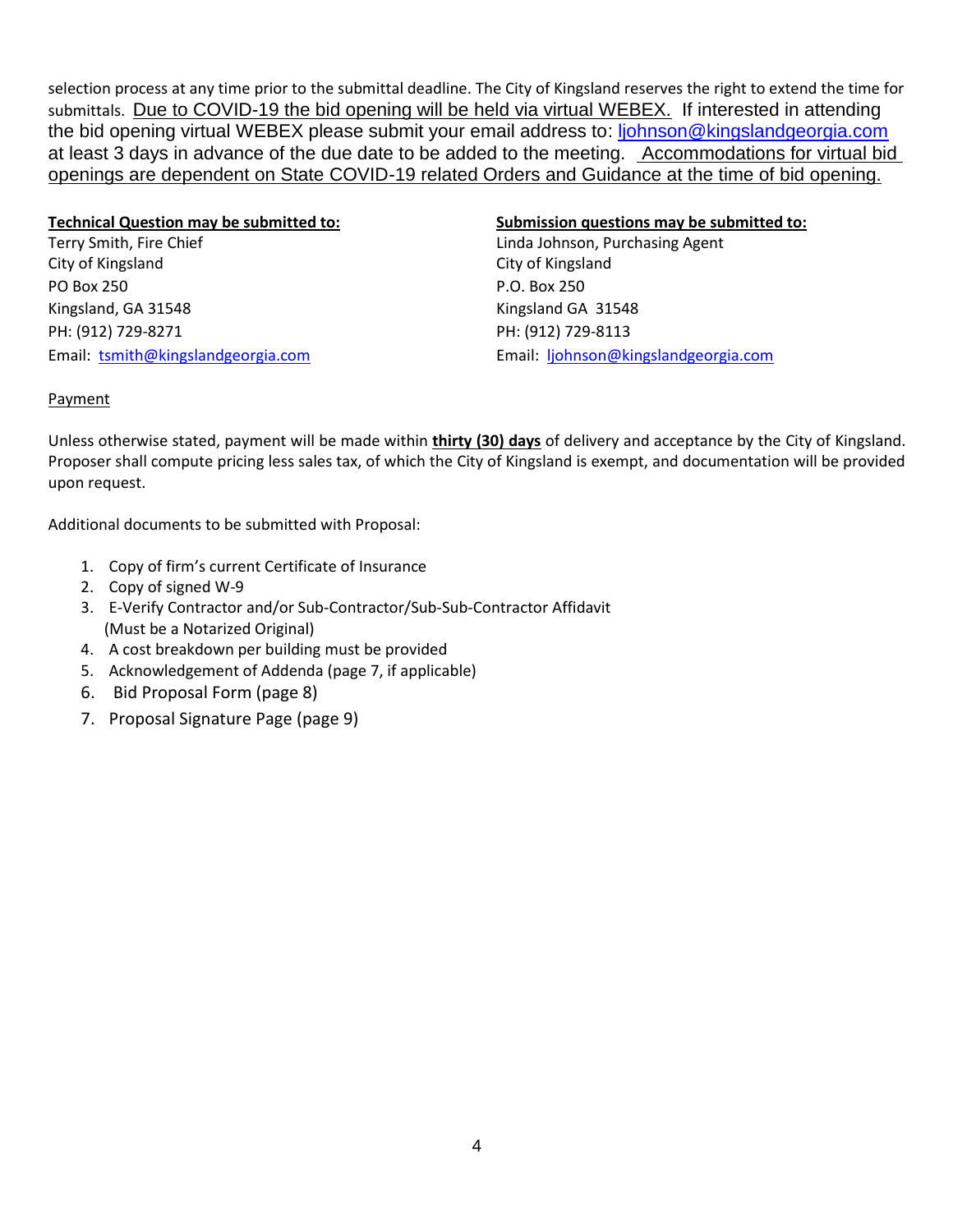

Request for Proposal RFP #COK 22-005 Architectural Design Services

## Scope of Services

The Contractor shall meet with the City of Kingsland designee as necessary during the preliminary design. The purpose of the meetings is to discuss the status of the project and to review and approve design concepts on the construction drawings and specifications.

Based on the approved written program, the Contractor shall prepare a schematic design, incorporating the total building elements of each site, structure and mechanical/electrical systems. The final version of the schematic design shall include color rendered copies of the floor plans of each location.

The Contractor shall develop and provide detailed construction drawings, layout plan, floor plan and section details, structural details and other details covering room finish schedules, door and frame details, foundation and floor framing plans; roof framing and detail plans, schematic drawings and detail sheets associated with electrical, mechanical, air condition, gas, water, sewer and other drawings as necessary to provide complete construction documents. The Contractor shall ensure that the plans are compliant with fire industry standards.

The Contractor shall prepare a set of contract documents in order to publicly advertise and let bids for construction of the Project. Contract documents shall consist of bidding specifications, technical specifications and construction drawings.

Contractor shall provide the City of Kingsland four (4) copies of the preliminary constructions drawings and project manuals of each location for review.

The Contractor shall be responsible to procure any necessary sub-Contractor to complete the work, including but not limited to structural, mechanical, electrical, heating, ventilation and air conditioning.

The City of Kingsland and Contractor shall mutually approve, in writing, the use of any Sub-Contractors that the Contractor desires to use.

The Contractor shall be responsible for the administration, management, procurement, and payment of services provided by Sub Contractor(s).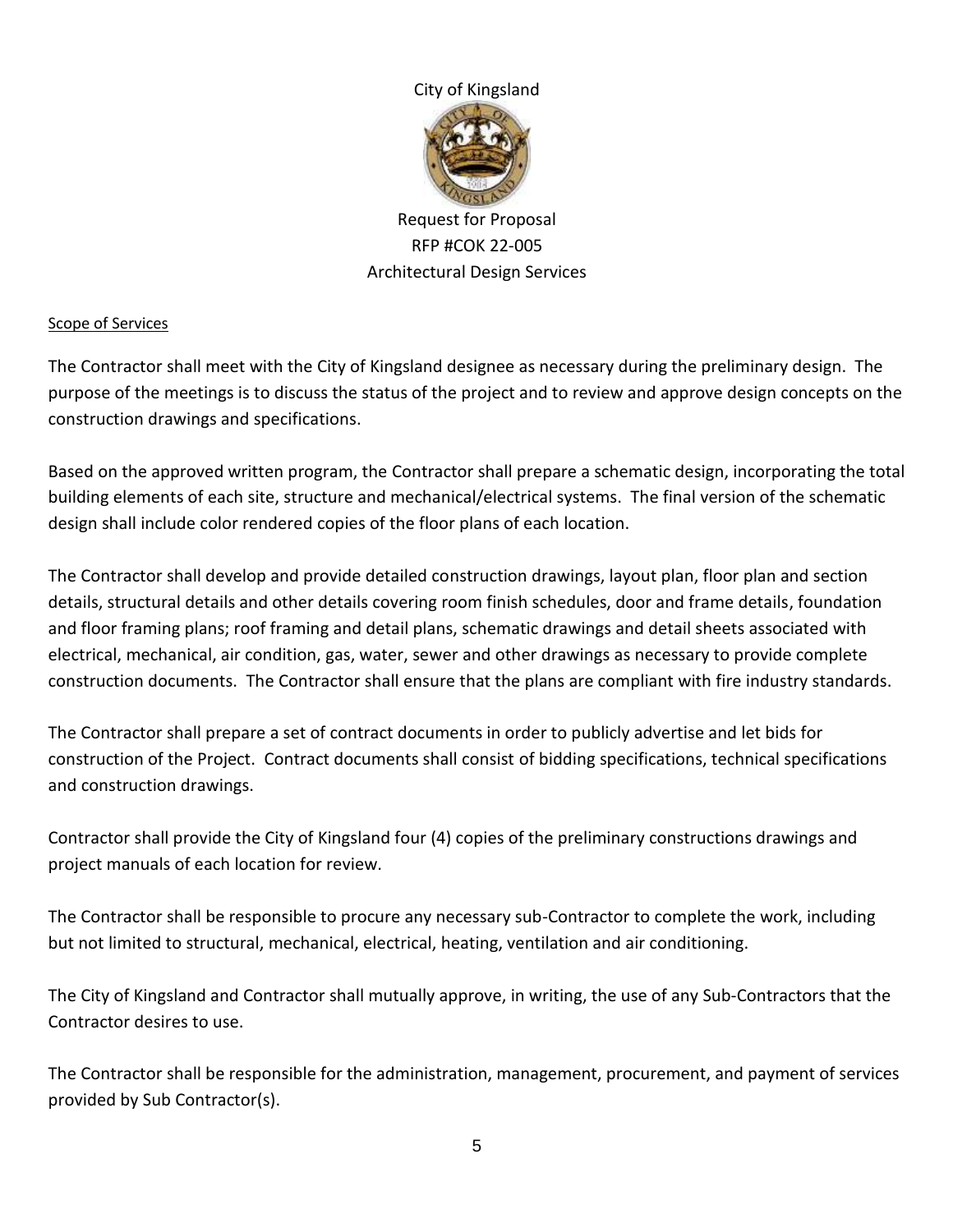The Contractor shall prepare technical specifications covering the required work for the new building improvements.

The Contractor shall prepare a separate bid project cost sheet to accompany the Owner's Bid Form (page 8) for each location.

## **Fire Station #3-595 East King Ave.**

- 1. Bring Bay doors to code
- 2. Bay Floors at PT room
- 3. Add back porch
- 4. Add day room
- 5. Change bathrooms, add toilets
- 6. Build training room
- 7. Build new Fire Chief's Office
- 8. Add more storage
- 9. Enlarge Kitchen

## **Fire Station #4-750 North Gross Rd.**

- 1. Add bunkrooms
- 2. Add bathrooms
- 3. Move bathrooms training room
- 4. Add Kitchen
- 5. Add Dining Room
- 6. Add additional storage
- 7. Add workout room
- 8. Replace the stucco on the exterior of building (suggestions requested)

## **Fire Station #5-250 Roberts Path**

- 1. Add  $4<sup>th</sup>$  Bay
- 2. Add room for bunker
- 3. Transform EMS room to Dining Room
- 4. Spray Foam Bay Area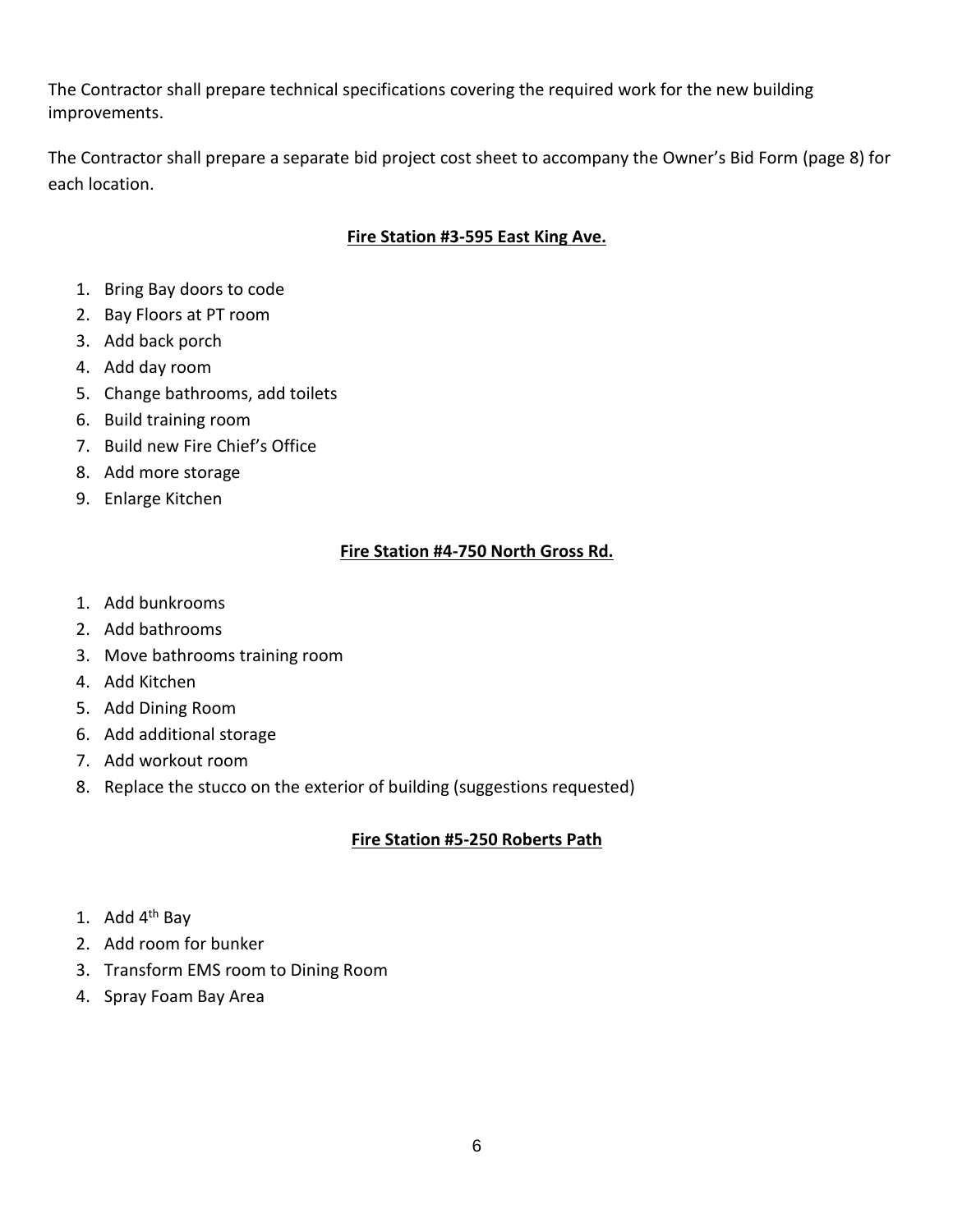

# Request for Proposal RFP #COK 22-005 Architectural Design Services

# **Acknowledgement of Addenda**

Proposer hereby acknowledges receipt of all Addenda.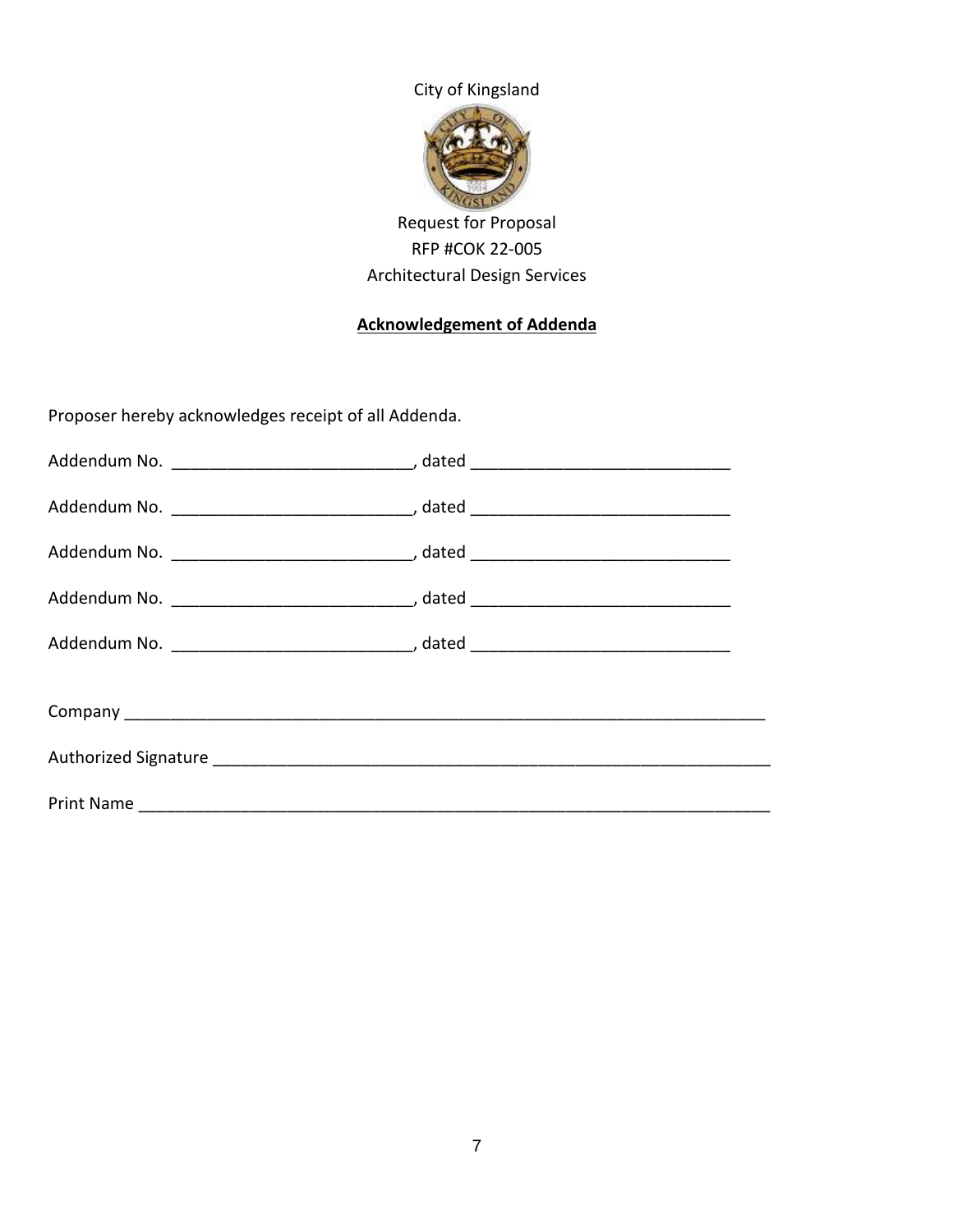

## Request for Proposal RFP #COK 22-005 Architectural Design Services

#### **Bid Proposal Form**

## *Itemized Project Cost Sheet for each building must be submitted with this form*

| <b>Building</b> | <b>Total Design Cost per</b><br><b>Building</b> |
|-----------------|-------------------------------------------------|
| Fire Station #3 | \$                                              |
| Fire Station #4 | \$                                              |
| Fire Station #5 | \$                                              |

The following statement must be signed and submitted with bid. Failure to sign this statement will render bid invalid.

"I certify that this bid is made without prior understanding, agreement or connection with any corporation, firm or person submitting a bid for the same materials, supplies, or equipment, and is in all respect fair and without collusion or fraud. I understand that collusive bidding is a violation of State and Federal law and can result in fines, prison sentences, and civil damage awards. I agree to abide by all conditions of this bid and certify that I am authorized to sign this bid for the bidder.

| Company Name:                                                                                                  |  | Person Authorized to Sign:                |
|----------------------------------------------------------------------------------------------------------------|--|-------------------------------------------|
| Name: 2008 2009 2010 2021 2022 2023 2024 2022 2023 2024 2022 2023 2024 2022 2023 2024 2022 2023 2024 2022 2023 |  |                                           |
|                                                                                                                |  |                                           |
|                                                                                                                |  |                                           |
|                                                                                                                |  | Telephone Number: _______________________ |
|                                                                                                                |  |                                           |
|                                                                                                                |  |                                           |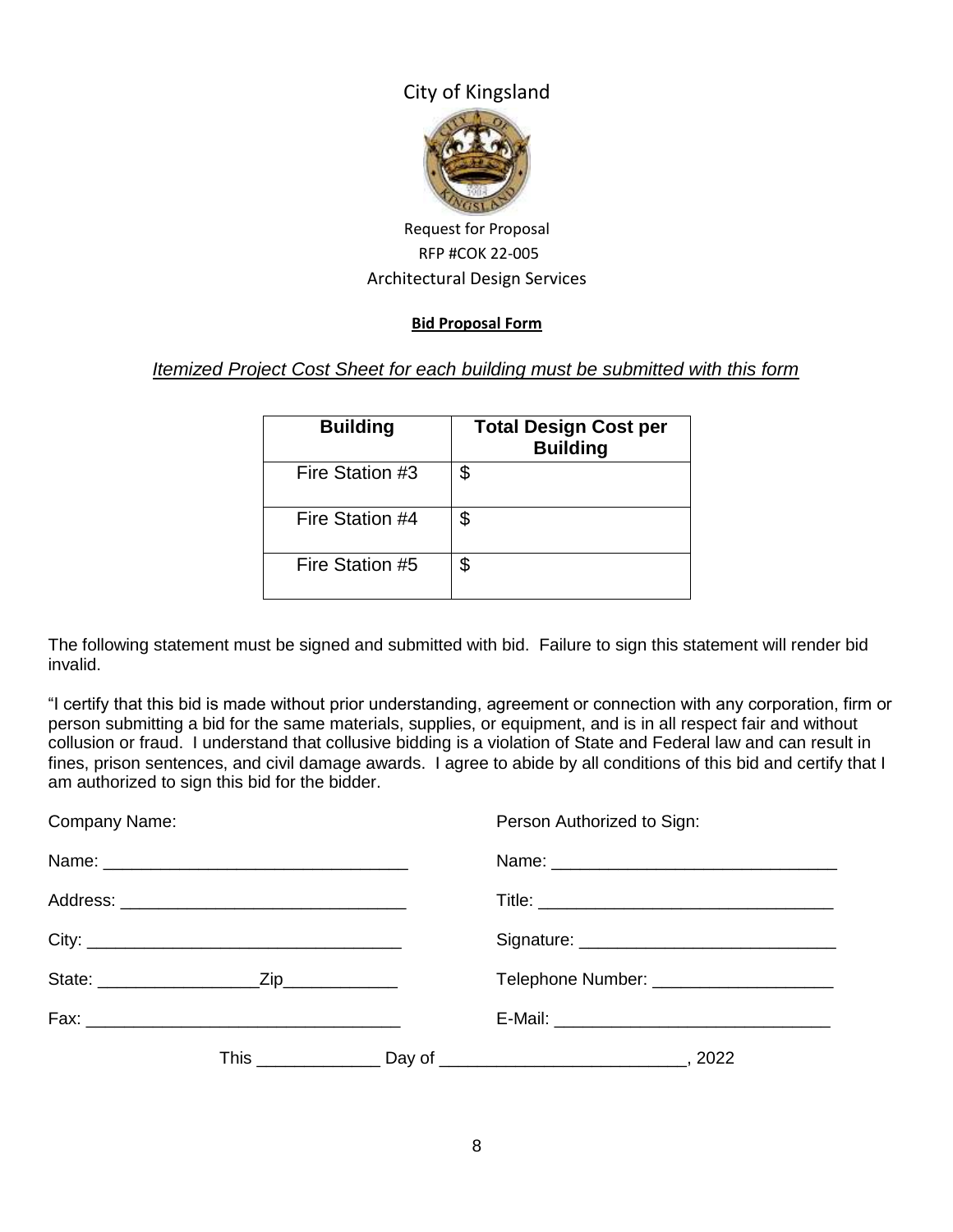

Request for Proposal RFP #COK 22-005 Architectural Design Services

#### **Proposal Signature Page**

"I certify that this proposal is made without prior understanding, agreement or connection with any corporation, firm or person submitting a bid for the same materials, supplies, or equipment, and is in all respect fair and without collusion or fraud. I understand that collusive bidding is a violation of State and Federal law and can result in fines, prison sentences, and civil damage awards. I agree to abide by all conditions of this bid and certify that I am authorized to sign this bid for the bidder.

|                                     | <b>Company Name</b> | <b>Print Authorized Name</b>                                                                      |
|-------------------------------------|---------------------|---------------------------------------------------------------------------------------------------|
|                                     |                     |                                                                                                   |
|                                     |                     | Authorized Signature                                                                              |
|                                     |                     |                                                                                                   |
|                                     |                     |                                                                                                   |
|                                     |                     |                                                                                                   |
|                                     |                     | This proposal is valid for a period of not less than ________ calendar days from date of receipt. |
| <b>OTHER EXCEPTIONS/VARIATIONS:</b> |                     |                                                                                                   |
|                                     |                     | ,我们也不能会在这里,我们的人们就会不能会在这里,我们也不能会不能会不能会不能会不能会不能会不能会。""我们的人们就会不能会不能会不能会不能会不能会不能会不能会                  |
|                                     |                     |                                                                                                   |
|                                     |                     |                                                                                                   |
|                                     |                     |                                                                                                   |